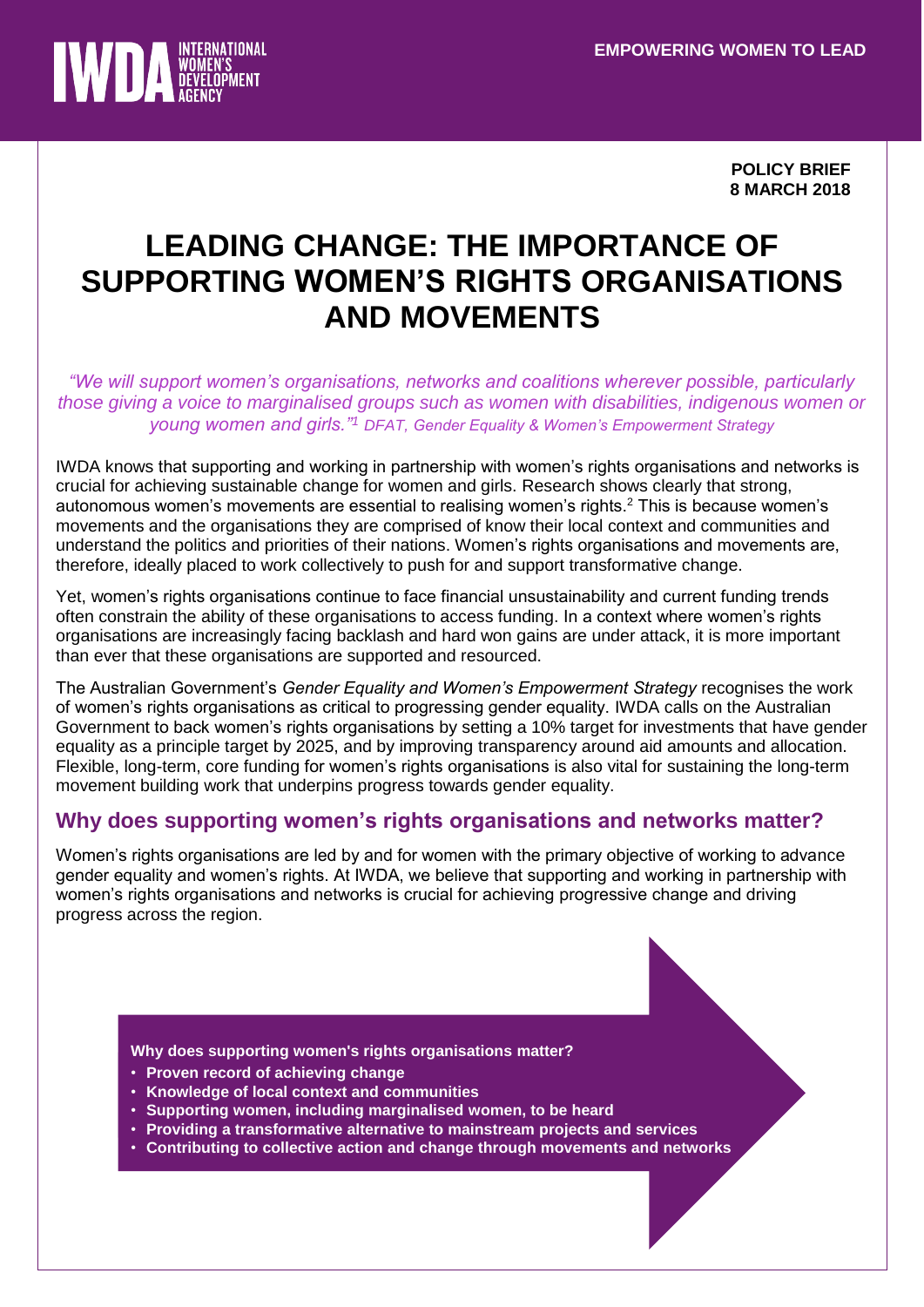## **A proven record of achieving change**

Some of the most important advances in women's rights have been secured through the efforts of women's movements. This includes international treaties and frameworks such as the Convention on the Elimination of all Forms of Discrimination against Women (CEDAW), the Beijing Platform for Action, Security Council Resolution 1325 on women, peace and security and the gender-related targets across the Sustainable Development Goals. Women's rights organisations and movements have been central to building knowledge on gender discrimination through research, innovative concepts and gender-specific data collection; proving to be pioneers in designing effective and innovative approaches to advance gender equality.<sup>3</sup>

Women's rights organisations have experience and expertise across the issues prioritised within Australia's Gender Equality and Women's Empowerment Strategy and other gender-related targets. This includes pioneering effective models for tackling violence against women and girls, supporting women to become leaders in their communities and advocating for legal reforms that introduce and expand women's rights including affirmative action. They are also playing a crucial role in mitigating conflict and building peace, and mobilising women to advocate for change at the local, national and international levels. Women's rights organisations and movements work to make a difference for women, whether or not it is the political priority of the moment. They help to sustain momentum for change and hold governments (and organisations) accountable for their commitments.

## **Knowledge of local context and communities**

Women's rights organisations focus on women-led solutions that are firmly rooted in local communities, contexts and needs. They tackle the day to day issues that affect women's lives and are expert at providing programmes that are appropriate to women's multiple needs. By playing a unique role in service provision, social norm and behaviour change work and advocacy, women's organisations provide a way to reach marginalised women, including disabled, rural, indigenous, elderly, ethnic minority and widowed women. Local women's organisations also understand the challenges facing women at the household and community level, which shape their opportunities, including unpaid care and household work and community attitudes towards women's participation. Through well-established community-based networks, which can include the justice sector, service providers, and political power holders, women's groups are better able to affect change in areas where governments have little reach.

## **Supporting women to be heard**

Women's rights organisations play a vital role in enabling those without power, status and rights to have a voice and to advocate for basic rights. Women's rights organisations help to strengthen the links between leaders and women at the community level. They also support women, particularly marginalised women, to be heard and to hold their governments to account at all levels. They provide crucial spaces for women to develop the skills, relationships and experience to become leaders themselves. Where women are able to take up positions of power, some women's rights organisations deliver long-term ongoing support through initiatives such as mentoring, capacity-building, and technical and legal advice. In short, "*strong women's organisations and movements play a critical role in creating spaces for women and girls to come together, analyse their situation and how it could be improves, and realise that the injustices they experience are also experienced by others, are structural, and can be challenged*."<sup>4</sup>

#### **Responding to women's needs**

Women's rights organisations frequently fill gaps in service provision for women or provide an important transformative alternative to mainstream services. For example, holistic support for female survivors of violence in the security of a woman-only space which focuses on both immediate priorities and women's empowerment to support their own long term recovery.5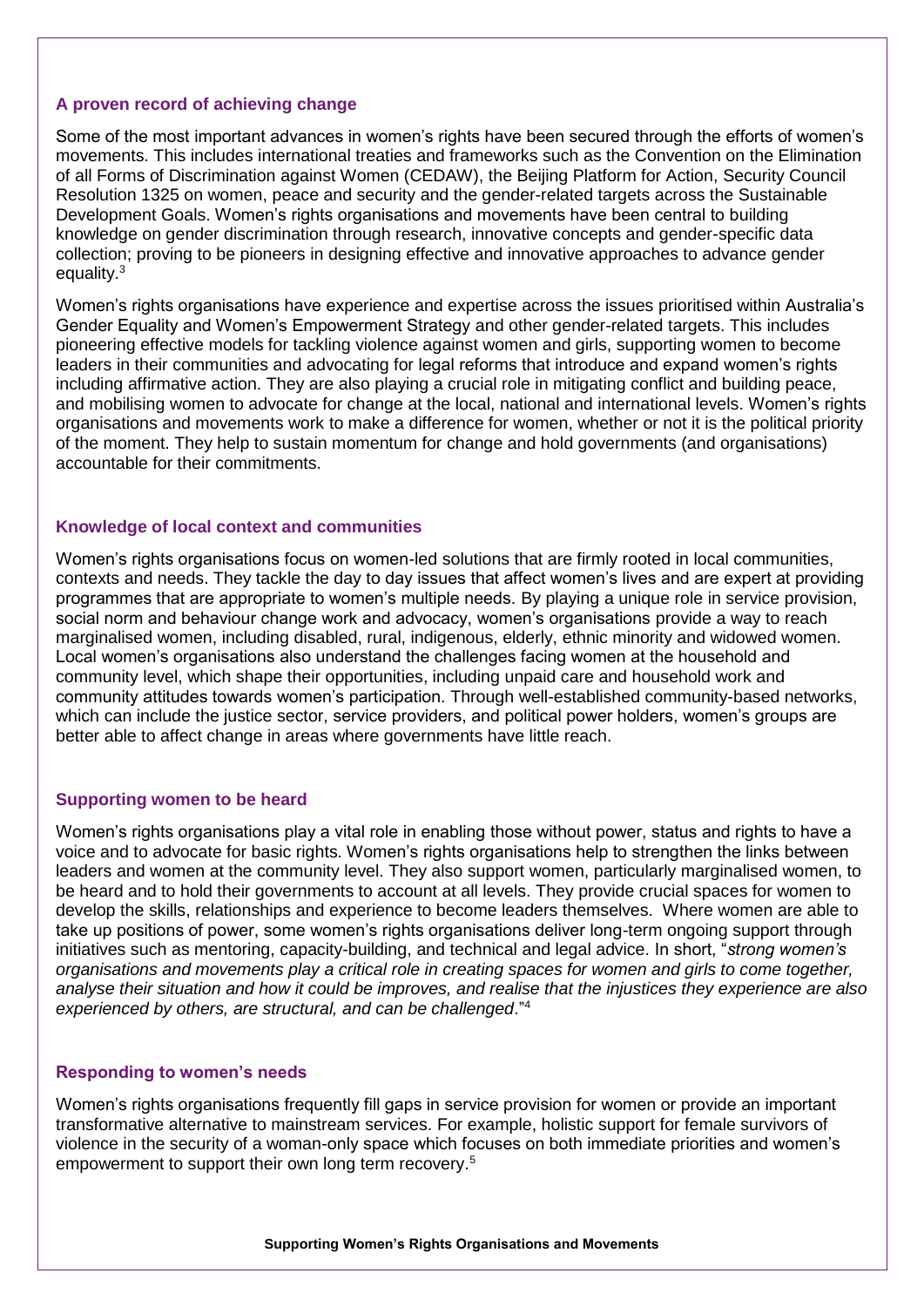#### **From the some to the many**

Women's rights organisations often work as part of diverse and far-reaching networks and movements, linking knowledge and influence to advocate for change at local, national and international levels. A growing evidence base demonstrates the reach and transformation that is possible when long term and serious investment is made in women's organisations working to build women's collective power for change.<sup>6</sup> Research in 70 countries across four decades found that the mobilisation of women's organisations and movements is more important for tackling violence against women and girls than a nation's income, progressive political parties, or the representation of women in politics.<sup>7</sup>

#### **The Solomon Islands Women's Forum**

In 2016, the first ever Solomon Islands Women's Forum was initiated by IWDA's partner, Women's Rights Action Movement (WRAM) together with five other co-convenors - Solomon Islands National Council of Women, YWCA Solomon Islands, Vois Blong Mere Solomon Islands, West Are 'Are Rokotanikeni Association (WARA), and Young Women's Parliamentary Group. This was the first ever Solomon Islands Women's Forum organised by and for Solomon Islands women. The Forum brought together over 65 women of all ages from the nine Provinces of Solomon Islands for a five-day long event, with the aims of fostering solidarity amongst women, jointly identifying and prioritising the key issues faced by women in the country, and strengthening the women's movement in Solomon Islands. In 2017, this was followed by a second Women's Forum. Significantly, the idea for the Solomon Islands Women's Forum was seeded from connections across the Pacific women's movement and shared learning about the Fiji Women's Forum.

The discussions in the National Women's Forum focused on three key themes: women in leadership and decision making, eliminating violence against women and girls, and the economic empowerment of women and girls. Other national women's issues discussed included: sexual and reproductive health, rural development; and women and education as well as other emerging issues. The Forum released an outcome statement in 2016, with recommendations across these themes. In 2017, the Forum revisited these themes and made further recommendations. These are being taken forward through joint action planning by the co-convenors to ensure the needs of Solomon Islands women are prioritised both in policy and practice.

In this way, these forums have set a mandate for national advocacy and development initiatives based on lived experience from women across the country. They have also provided space for building momentum and political will around issues such as ending violence against women and girls and temporary special measures to increase women's political participation.

# **Is funding reaching women's rights organisations and networks?**

There is growing interest in investing in women and girls as key agents for development. However, greater attention to the rights of women and girls has not improved the funding situation for women's rights organisations.<sup>8</sup> While mechanisms and sources of development financing are becoming increasingly diversified, the focus is often on economic growth and return on investment, rather than on human rights.<sup>9</sup> This often leads to increased investment in women and girls being promoted as 'smart economics' rather than promoting women's rights for their own sake.<sup>10</sup> This can skew investment towards instrumentally focussed initiatives rather than innovative and transformative approaches that work to change power dynamics and challenge the root causes of gender inequality.

Despite their proven record of achieving change for women's rights and gender equality, women's rights organisations and networks remain under-resourced and are often marginalised from decision making processes. In 2011, the Association for Women's Rights in Development (AWID) completed a global survey of 1119 women's organisations worldwide. The median annual income in 2010 in AWID's sample was USD 20,000.<sup>11</sup> AWID's research has consistently demonstrated that the overall financial sustainability of women's rights organisations is precarious. Women's rights organisations and networks remain reliant on short-term project support rather than long term flexible funding. In AWID's research sample, 48% of

#### **Supporting Women's Rights Organisations and Movements**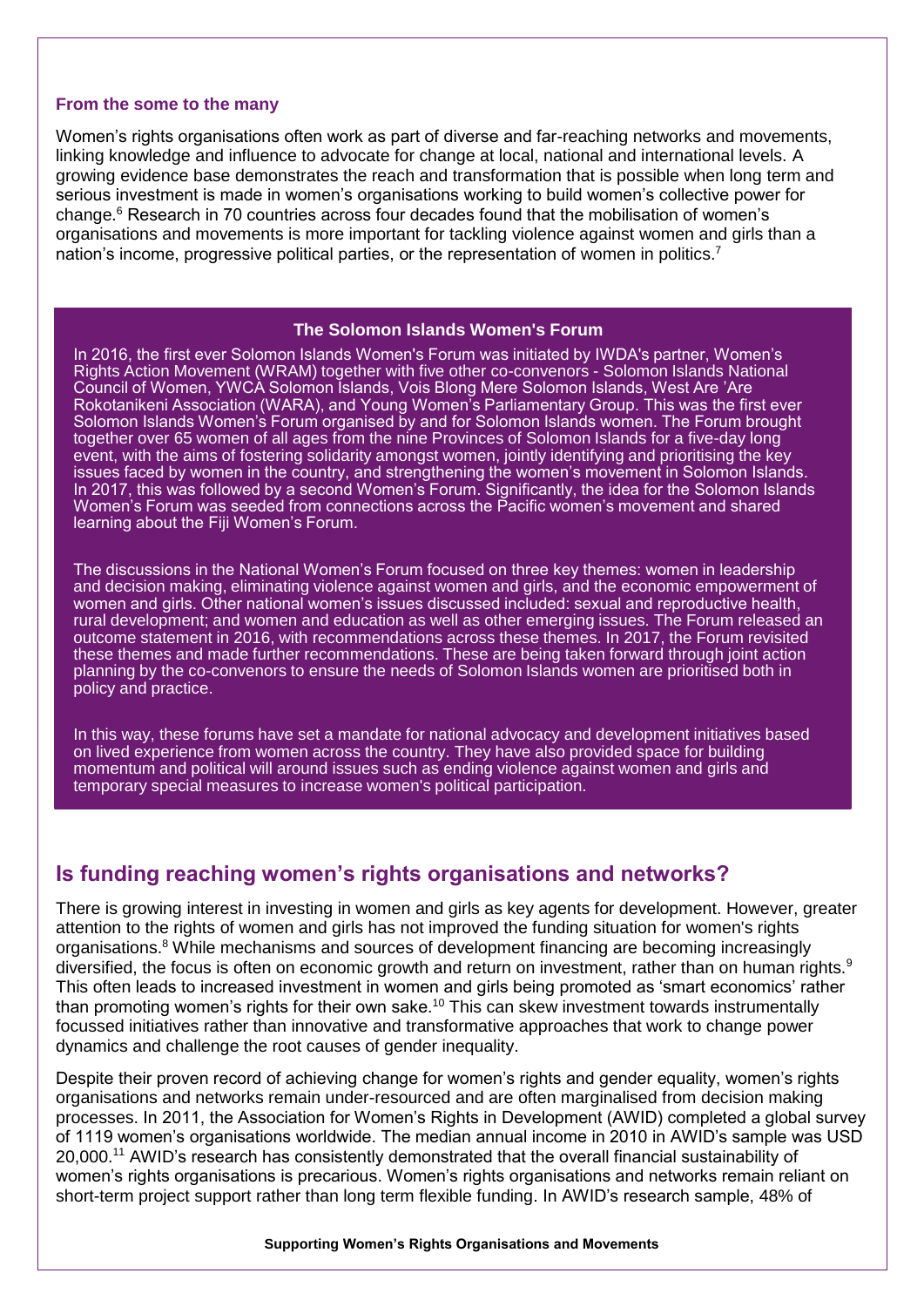responding organisations had never received core funding, and 52% had never received multi-year funding.<sup>12</sup> Half-way through the 2011 fiscal year, only 13% of organisations that responded to the AWID survey had secured the funding they needed for the rest of the year.<sup>13</sup>

Women's rights organisations in the Pacific face particular challenges accessing funding. As at September 2015, AWID's Feminist Donor database, which identifies funders for women's rights organisations, reported that 80% of donors were located in North America and Europe and only 6% gave to countries in the Pacific.<sup>14</sup>

## **Support for '***women's equality organisations and institutions***' within the Australian aid budget**

The OECD tracks aid in support of women's equality organisations and institutions through a 'purpose code' used in annual reporting on aid activities by Development Assistance Committee (DAC) members. This code helps to track donors' support to women's organisations and ministries. In 2016, 0.56% (USD 453.559 million) of total allocable aid across DAC members (USD 80830.993 million) went to the women's equality organisations and institutions purpose code. In Australia, as seen in the table below, support for women's equality organisations and institutions is similarly low, representing 1.22% (22.379 USD million) of total sector-allocable aid in 2016.<sup>15</sup>



#### **Support for gender equality and women's empowerment**

As part of their annual reporting to the OECD, DAC members are requested to indicate for each individual aid activity whether gender equality is one of its policy objectives. An activity can be classified as targeting gender equality as a *principal* objective, a *significant* objective or as not targeting gender equality as a policy objective.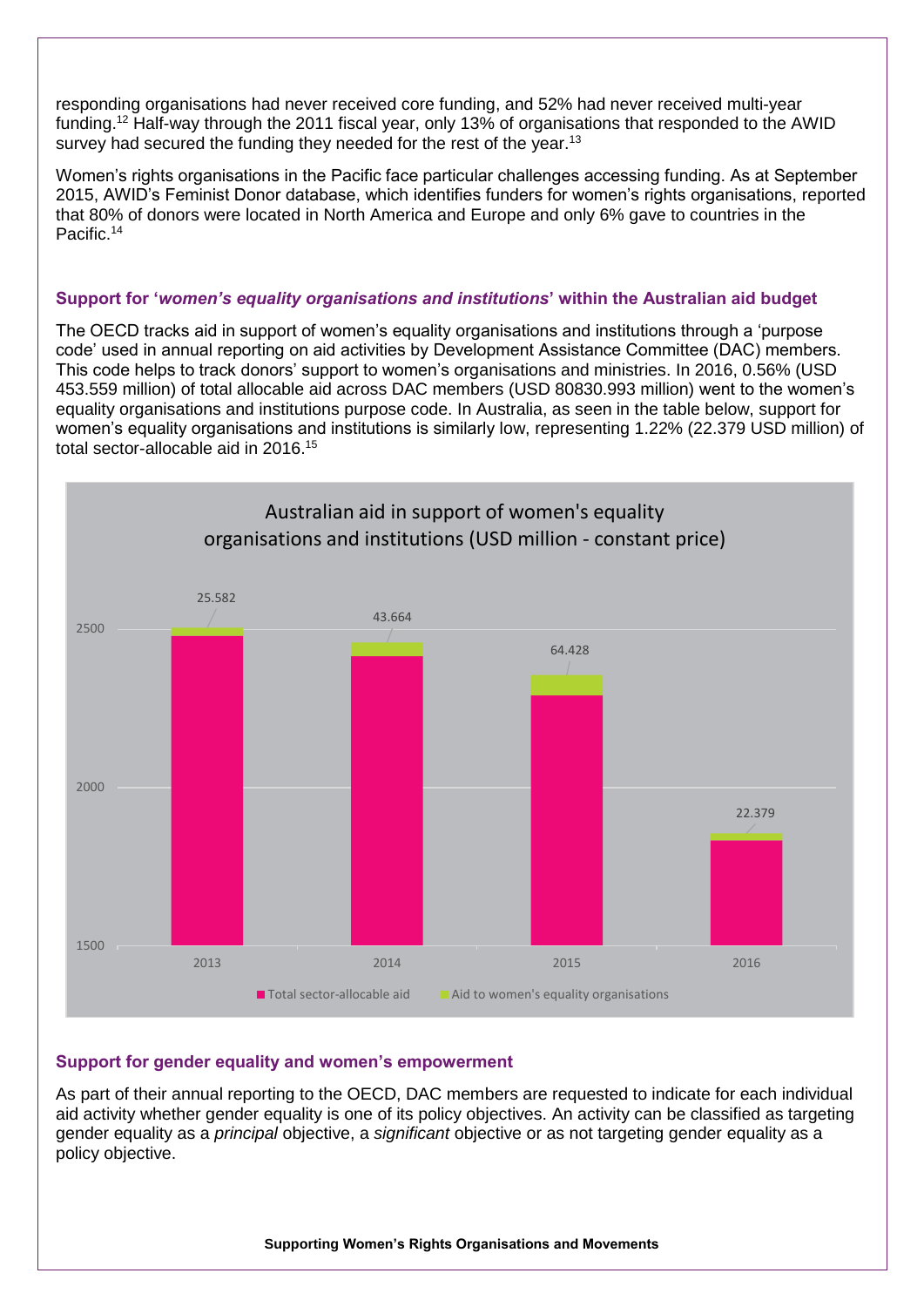#### **Applying the Gender Equality Marker**

**Principal Objective:** Gender equality is an explicit objective and is fundamental to the design and impact of the activity. The activity would not have been undertaken without this objective.

**Significant Objective:** Gender equality is an important but secondary objective of the activity. It is not the principal reason for undertaking the activity.

**Not Targeted:** An activity has been screened against the gender equality marker but was found not to target gender equality as one of its policy objectives.

**Not Screened:** Although coverage rates are improving not all aid is screened against the gender equality marker.

In 2015-16, according to the Performance of Australian Aid Report, Australia spend \$2.02 billion on investments that targeted gender equality as a principal or significant objective, equating to 55 percent of total aid expenditure screened against the marker. However, investments with a specific (principal) focus on gender equality made up only 6% of this 55%.<sup>16</sup>

How does this compare with other donors? Information from the OECD DAC for 2014-15<sup>17</sup> shows that Australia identified USD 175 million as supporting gender equality as a *principal* objective and USD 1,423 million allocated to activities supporting gender equality as a *significant* objective. In comparison to other donors, Australia has a high proportion of aid focussed on gender equality as a significant objective but does not compare as well on activities supporting gender equality as a principal objective. Australia also has quite a high proportion of activities that have not been screened against the gender marker. This may artificially inflate the percentage of gender-equality focussed aid, which is calculated as a percentage of screened aid.



#### **Supporting Women's Rights Organisations and Movements**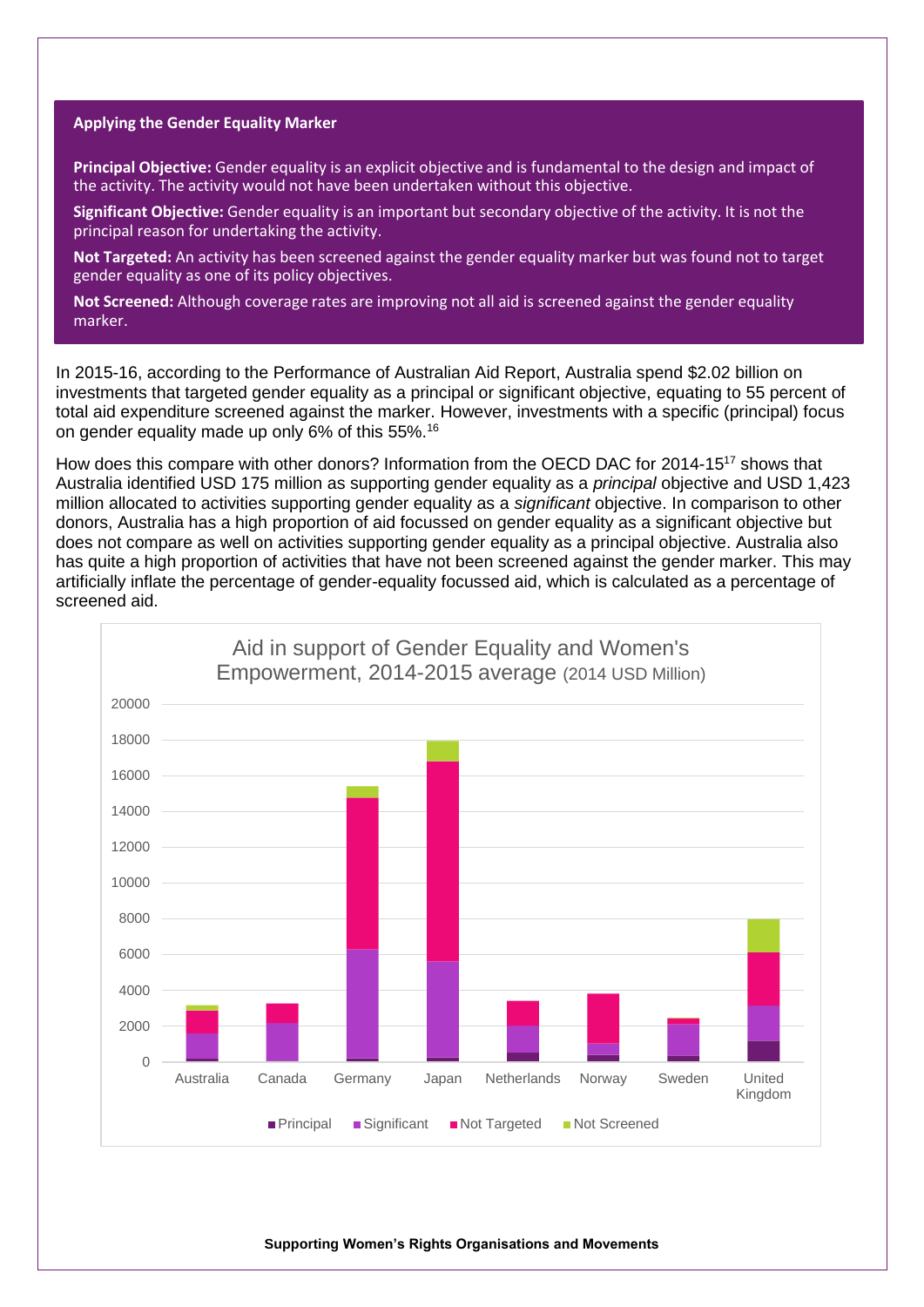Importantly, for investments where gender equality is a *significant* objective, it is currently impossible to know how much is actually spent on specific action to promote gender equality and address barriers to women's economic empowerment. What the reported figures tell us is that projects worth USD 1,423 million had gender equality as an important but secondary objective. It does not provide any information about what was spent on specific activities to integrate gender equality. Improving the ability to track and report how much is spent, where, to promote gender equality is crucial to assessing effectiveness.

# **Plan for Action: Supporting and resourcing women's rights organisations**

The Australian Government can take a lead in promoting the crucial role of women's rights organisations and networks in realising women's rights by:

- (a) Promoting the role of women's rights organisations and networks and encouraging partnership.
- (b) Supporting women's organising and movement-building
- (c) Tracking and increasing funding support for women's rights organisations and networks.
- (d) Adopting ways of funding which work for women's rights organisations, in particularly, providing core, multi-year funding that enables women's rights organisations to be responsive and focus where they can have greatest impact.

# **(a) Promoting the role of women's rights organisations and networks and encouraging partnership**

The Australian Government, and development actors it funds, have a role to play in promoting the importance of women's rights organisations as agents for change. Women's rights organisations frequently face the challenge of a general lack of gender awareness in society and limited understanding about why women's rights organisations are needed. Support for women's rights organisations may also be affected by the lack of women in positions responsible for making decisions about how funding is allocated, for example in senior positions in government departments, international financial institutions and the private sector. Additionally, the work of women's rights organisations at community level is often overlooked, particularly in fragile contexts, where risk of violence and limited resources can restrict the visibility of their work.

One way to promote partnership with women's rights organisations would be to make working with such organisations a condition of funding. For example, international NGOs and private contractors implementing DFAT-funded programs related to gender equality and women's empowerment should be working with local women's organisations as part of building sustainable change. This expectation could be included in contract conditions and the level of engagement with, and support for, local women's rights organisations included in selection and monitoring processes.

# **(b) Supporting women's organising and movement building**

It is vital that resources to women's rights organisations and networks support leadership development and movement building, as well as programs with specific, quantifiable outcomes.<sup>18</sup> The Pathways of Women's Empowerment programme research found that interventions aimed at supporting women's capacities to act together and creating supportive relationships among women are much more likely to have a transformative effect than interventions aimed at individual women.<sup>19</sup> The World Bank's voice and agency research also concluded that women's movements are crucial to build the necessary consensus for progressive policy and legal reform.20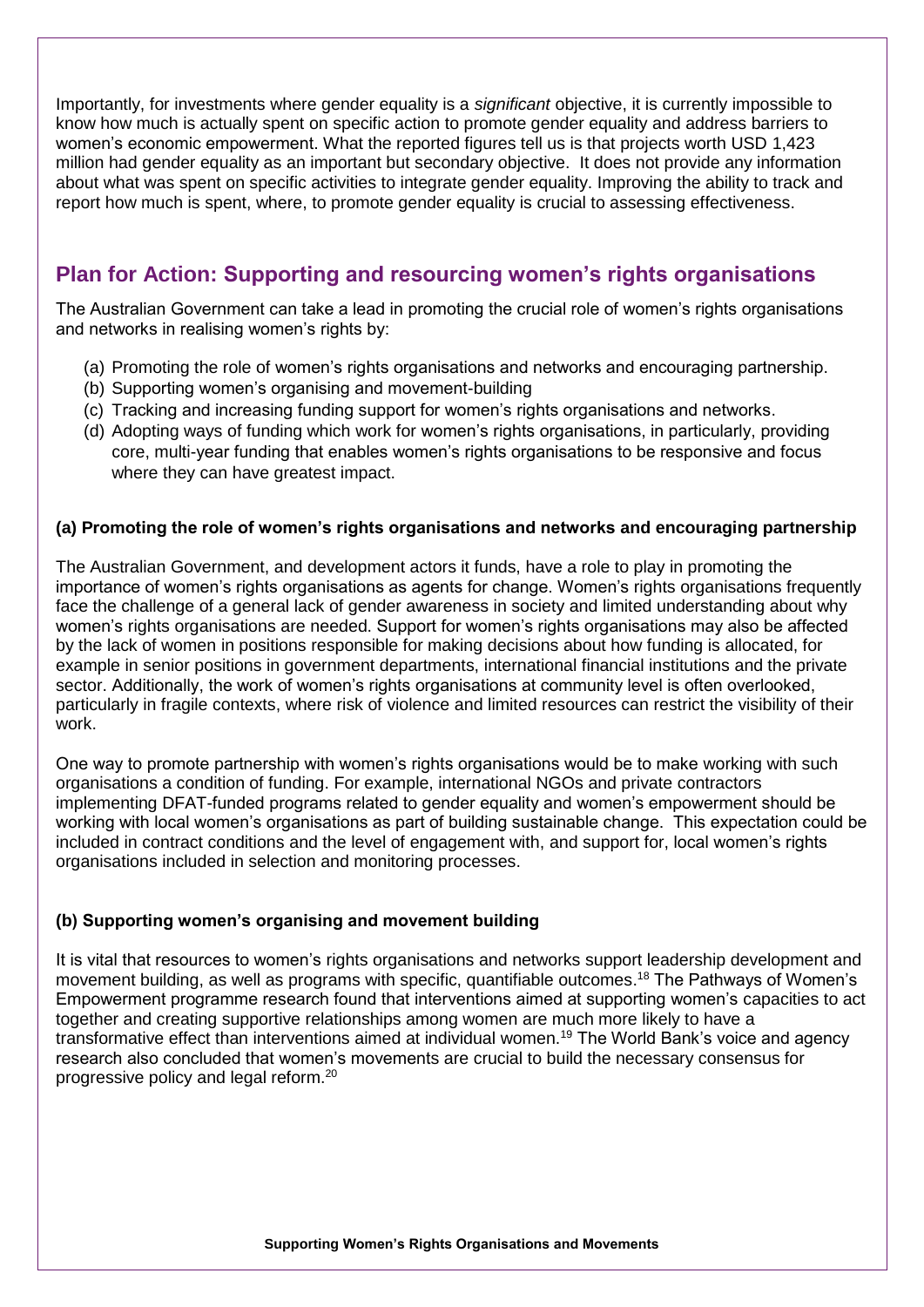## **(c) Tracking and increasing funding support for women's rights organisations and networks**

Despite an increase in the demand for funding from women's rights organisations worldwide, the level of funding has not increased. Women's rights organisations continue to face financial unsustainability and current funding trends often constrain the ability of these organisations to access funding.

IWDA urges the Australian Government to set a 2025 deadline for 10% of Australia's aid investments to have gender equality as a principle objective.

Funding support for women's rights organisations and networks should also be increased, lifting aid coded as supporting 'women's equality organisations and institutions' above current levels (currently less than 2% of sector allocable aid). Improving the ability to track and report how much is spent on gender equality and women's empowerment, and where, particularly when gender is mainstreamed within activities, is also crucial.

#### **(d) Funding which works for women's rights organisations**

Core funding for women's organisations is vital for sustaining the long-term movement building work that underpins progress towards gender equality. Women's rights organisations need flexible funding which can cover core operating costs such as salaries, facilities, equipment and communications as well as specific project costs. The emphasis should also be on providing long term, multi-year funding; empowering women and changing attitudes, beliefs, norms and practices that underpin gender inequality is a slow process.

#### **Long term sustainable funding makes a difference**

-

The Australian Government has provided financial support to the Fiji Women's Crisis Centre (FWCC) since 1989. For example, from 2009-2015 FWCC received \$8.42 million in DFAT funding. This continued, long term support has enabled FWCC to develop into an organisation which is working not just in Fiji, but across the region, to provide services for female survivors of domestic violence, mentoring programs for women and working to change attitudes towards violence at the village level. The training FWCC has undertaken over the years has created a pool of specialists and practitioners on ending violence against women in the Pacific and 'has made a significant contribution toward building human resource capacity for eliminating violence against women and has been instrumental in the development of rights-based, gender transformative services.'22

Supporting and resourcing women's rights organisations and networks is particularly important in a context where women's rights organisations are facing increasing backlash. The space for civil society is also increasingly being restricted in some countries.<sup>21</sup> The Australian Government can play a key role to amplify existing international agreements and agreed language on women's rights and to engage with, and support, the efforts of women's rights organisations and networks to create transformative change for women and girls everywhere.

<sup>1</sup> DFAT (2016), *Gender Equality and Women's Empowerment Strategy*, p.7, available at: [http://dfat.gov.au/about](http://dfat.gov.au/about-us/publications/documents/gender-equality-and-womens-empowerment-strategy.pdf)[us/publications/documents/gender-equality-and-womens-empowerment-strategy.pdf](http://dfat.gov.au/about-us/publications/documents/gender-equality-and-womens-empowerment-strategy.pdf)

<sup>2</sup> Htun, M. and Weldon, L. (2012) 'The Civic Origins of Progressive Policy Change: Combating Violence against Women in Global Perspective, 1975–2005', *American Political Science Review* , Cambridge University Press and the American Political Science Association

<sup>3</sup> AWID (2008), *The State of Women's Organisations, AWID*, Fundher Fact Sheet No. 1, April 2008, available at: http://www.awid.org/sites/default/files/atoms/files/witm - factsheet\_1.pdf

<sup>&</sup>lt;sup>4</sup> Womankind Worldwide (2013), *Leaders for Change: Why Support Women's Rights Organisations?, p.4, available at* <https://www.womankind.org.uk/docs/default-source/resources/briefings/leadersforchange-final.pdf?sfvrsn=6>*7*